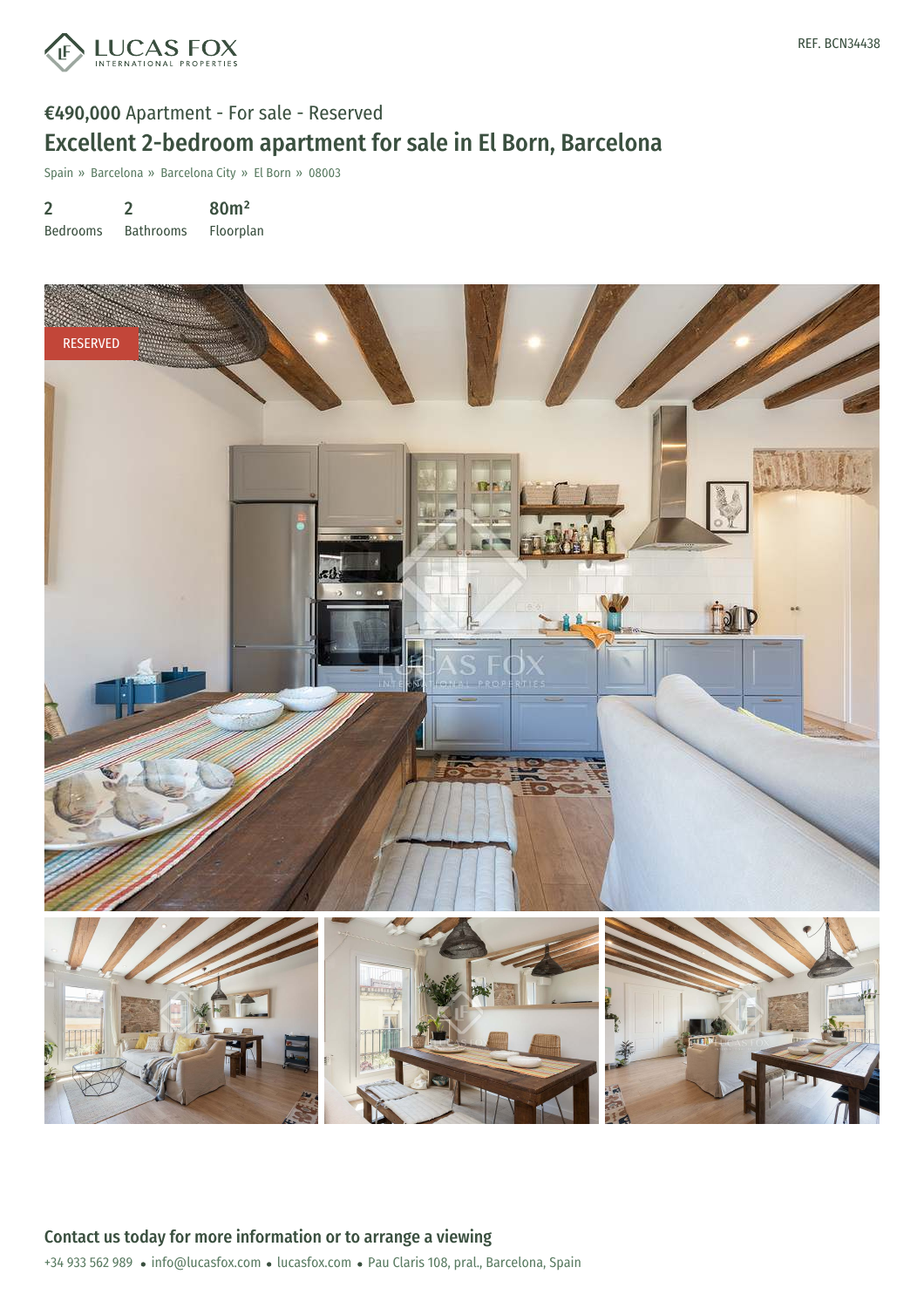

# €490,000 Apartment - For sale - Reserved Excellent 2-bedroom apartment for sale in El Born, Barcelona

Spain » Barcelona » Barcelona City » El Born » 08003

2 Bedrooms 2 Bathrooms 80m² Floorplan

#### OVERVIEW

### Fantastic apartment located on the top floor in a classic building with a lift. The apartment measures 81 m² and has 2 double bedrooms, one of them en-suite and the other with a fantastic dressing room.

This penthouse located just 5 minutes from the well-known Parc de la Ciutadella and 15 minutes' walk from the beach, was completely renovated maintaining the original features and combining them with more current elements and a more Nordic decoration.

The apartment has 2 very spacious double bedrooms. One of them has a very large dressing room and the other a complete bathroom.

The fully equipped kitchen is fitted and open to the dining room. The large windows in the living room let in a lot of light during most of the day and give the property a very warm and welcoming atmosphere.

The apartment is completely soundproofed thanks to the renovation and the change of the windows and frames that was carried out, and you can enjoy maximum tranquility.

The building has a communal terrace for the use and enjoyment of the owners where you can sunbathe or read a book enjoying the views of Barcelona.



[lucasfox.com/go/bcn34438](https://www.lucasfox.com/go/bcn34438)

Lift, Natural light, Period Building, Communal terrace, Air conditioning, Built-in wardrobes, Equipped Kitchen, Exterior, Heating, Renovated